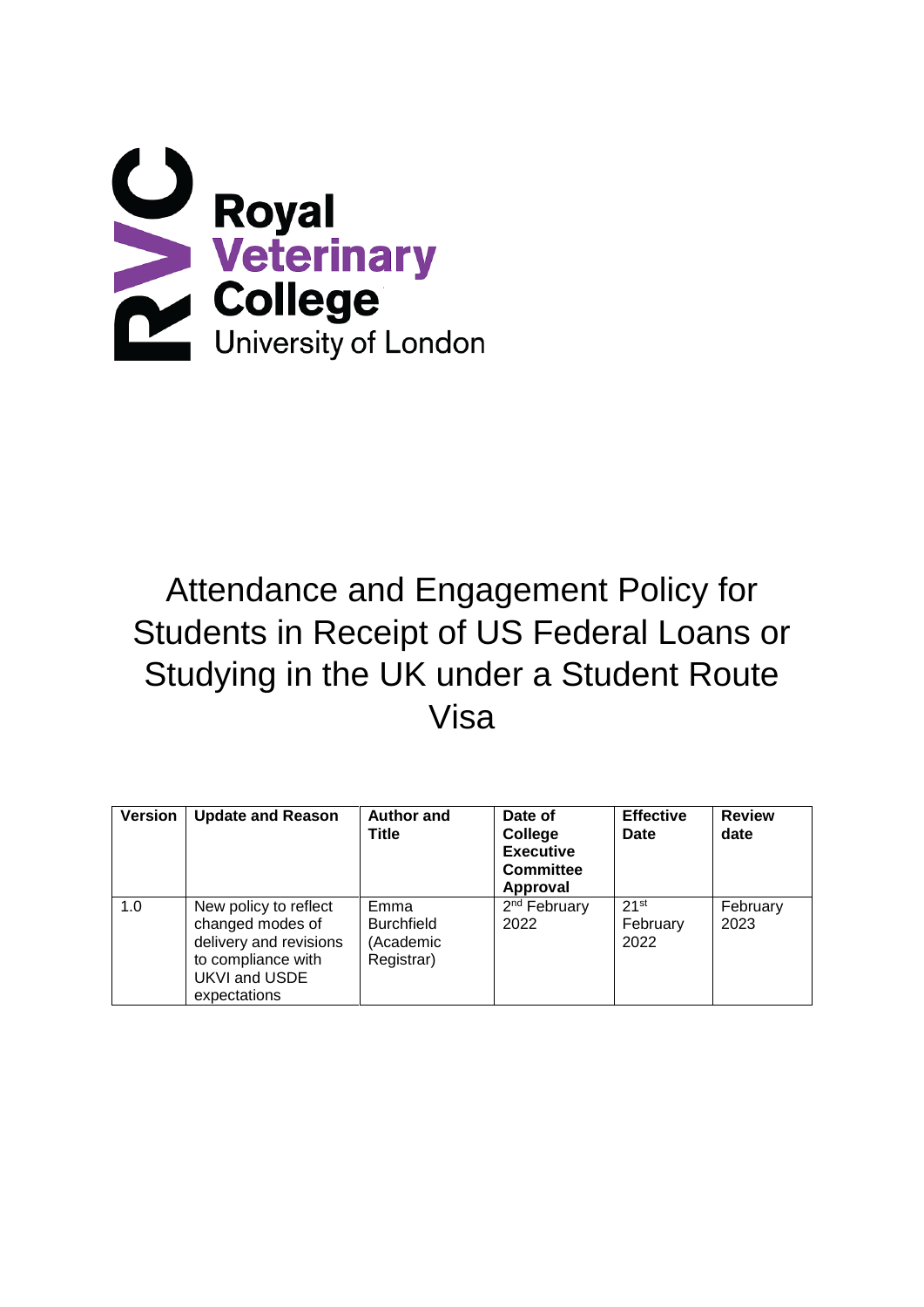| <b>Contents</b>         |                                                                       | Page           |
|-------------------------|-----------------------------------------------------------------------|----------------|
| 1                       | Introduction and purpose                                              |                |
| 1.1                     | Who does this policy apply to?                                        | $\overline{2}$ |
| 1.2                     | Why do we monitor attendance and engagement with studies?             | $\overline{2}$ |
| 1.3                     | When do we monitor attendance and engagement?                         | $\overline{2}$ |
| 1.4                     | Attendance and engagement expectations                                | $\overline{2}$ |
| 2 <sup>1</sup>          | <b>Process</b>                                                        |                |
| 2.1                     | Monitoring attendance and engagement for students on taught           | 3              |
|                         | courses of study                                                      |                |
| 2.2                     | Monitoring attendance and engagement for students on                  | 3              |
|                         | postgraduate research programmes                                      |                |
| 2.3                     | Monitoring engagement for students on Study Abroad Programmes         | 3              |
| 2.4                     | Monitoring engagement for students with dissertation/project activity | 3              |
| 2.5                     | Monitoring engagement for students on research field trips            | 3              |
| 2.6                     | Absence and other difficulties                                        | 3              |
| 2.7                     | Deferral of assessment or examinations                                | $\overline{4}$ |
| 2.8                     | Consequences of non-attendance or non-engagement                      | 4              |
| 3 <sup>1</sup>          | <b>Confidentiality and record keeping</b>                             |                |
| 3.1                     | Confidentiality                                                       | 5              |
| 3.2                     | Record keeping                                                        | 5              |
| $\overline{\mathbf{4}}$ | <b>Partner institutions</b>                                           |                |
| 4.1                     | What is a partner institution?                                        | 5              |
| 4.2                     | How is attendance monitored between partner instirtutions?            | 5              |
| $\overline{5}$          | <b>Further information and support</b>                                |                |
| $\overline{5.1}$        | RVC and RVCSU support services                                        | 5              |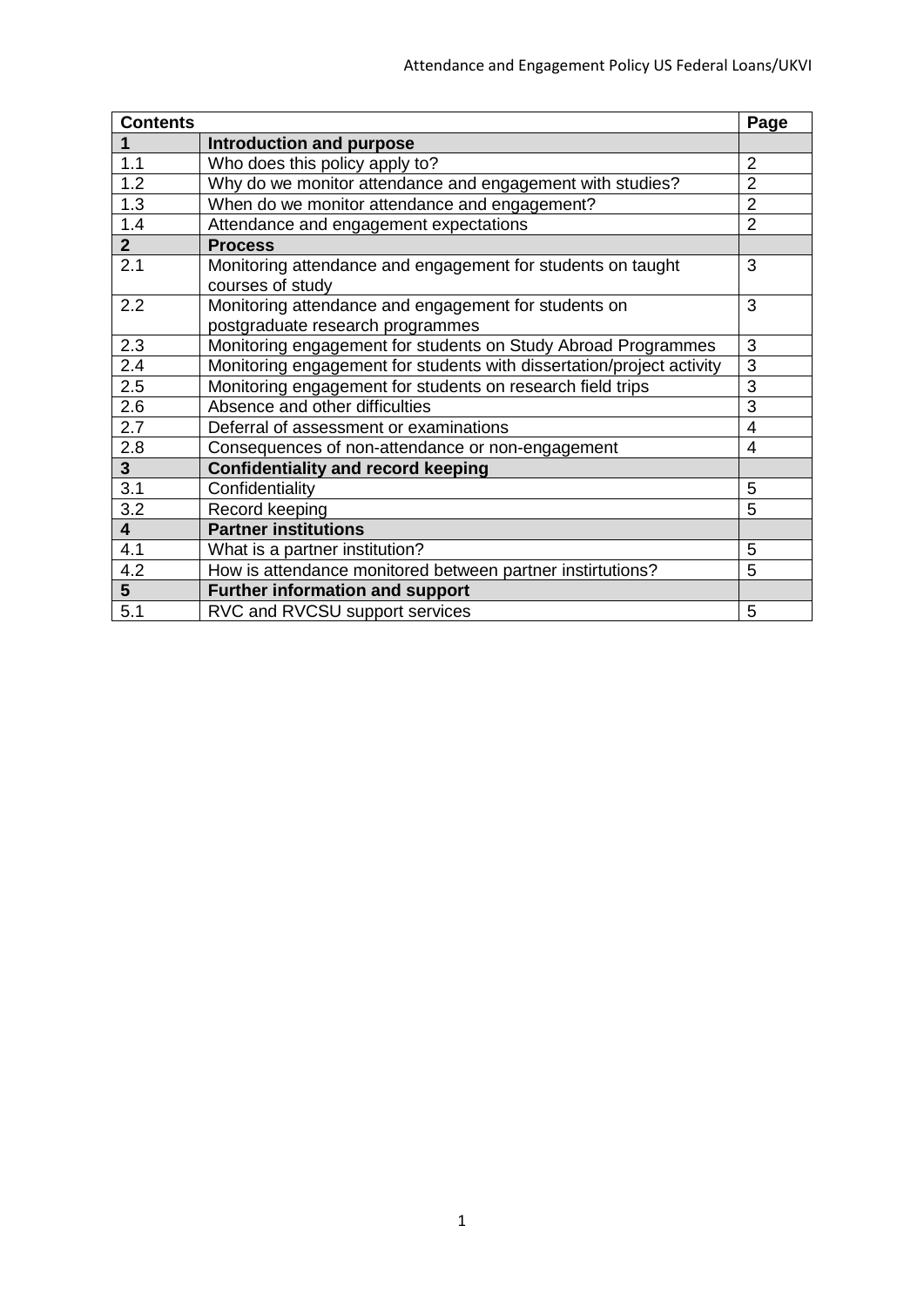# **1. Introduction and purpose**

## **1.1 Who does this policy apply to?**

This policy applies to:

- I. All students studying at the Royal Veterinary College on a Student Route Visa issued by UK Visas and Immigration (UKVI).
- II. All students studying at the Royal Veterinary College who are in receipt of a US Federal Loan from the United States Department of Education (William Ford Direct Loans Programme).
- III. "All students" includes students enrolled on taught undergraduate courses (e.g. BVetMed, BSc, FdSc), taught postgraduate courses (e.g. MSc) and postgraduate research programmes (e.g. MRes, MPhil, PhD) and students undertaking modules at the RVC as part of a collaborative partnership or exchange, including Study Abroad programmes.

## **1.2 Why do we monitor attendance and engagement with studies?**

We are required to demonstrate to UKVI and the United States Department for Education that students enrolled at the RVC who are part of their schemes are adequately engaged with their studies.

## **1.3 When do we monitor attendance and engagement?**

For taught courses, we monitor attendance and engagement during term-time. Term dates for taught courses are available on our [intranet.](https://intranet.rvc.ac.uk/information-and-services/term-dates.cfm) Holiday/vacation periods are not subject to attendance and engagement monitoring.

For postgraduate research programmes, there are no set term-dates, as educational activity will vary according to project and project stage. Your supervisor will agree a schedule of supervisory meetings, educational activity and vacation periods with you. Holiday/vacation periods are not subject to attendance and engagement monitoring.

## **1.4 Attendance and engagement expectations**

Our [General Regulations for Study and Award](https://www.rvc.ac.uk/Media/Default/About/Academic%20Quality,%20Regulations%20and%20Procedures/Further%20Student%20Policies%20and%20Procedures/General%20Regulations%20for%20Study%20and%20Award%20v1.12%20web%20version.pdf) set general expectations for all students to engage fully with their programme by attending scheduled teaching/accessing online learning materials/engaging with supervisors as appropriate to their course.

For students on a Student Route Visa and students in receipt of a US Federal Loan, there are additional attendance and engagement expectations as follows:

- I. Students on taught courses/modules to maintain an overall attendance and engagement level of at least 50% of contact points within a term.
- II. Students on postgraduate research programmes to maintain an overall attendance and engagement level of at least 50% of contact points within a six-week period.
- III. For students on Study Abroad Programmes to maintain a minimum of monthly contact with their RVC tutor while overseas.
- IV. For students with dissertation/project activity to maintain a minimum of monthly contact with their dissertation/project supervisor.
- V. For students on research field trips to maintain a minimum of monthly contact with their RVC tutor/dissertation supervisor.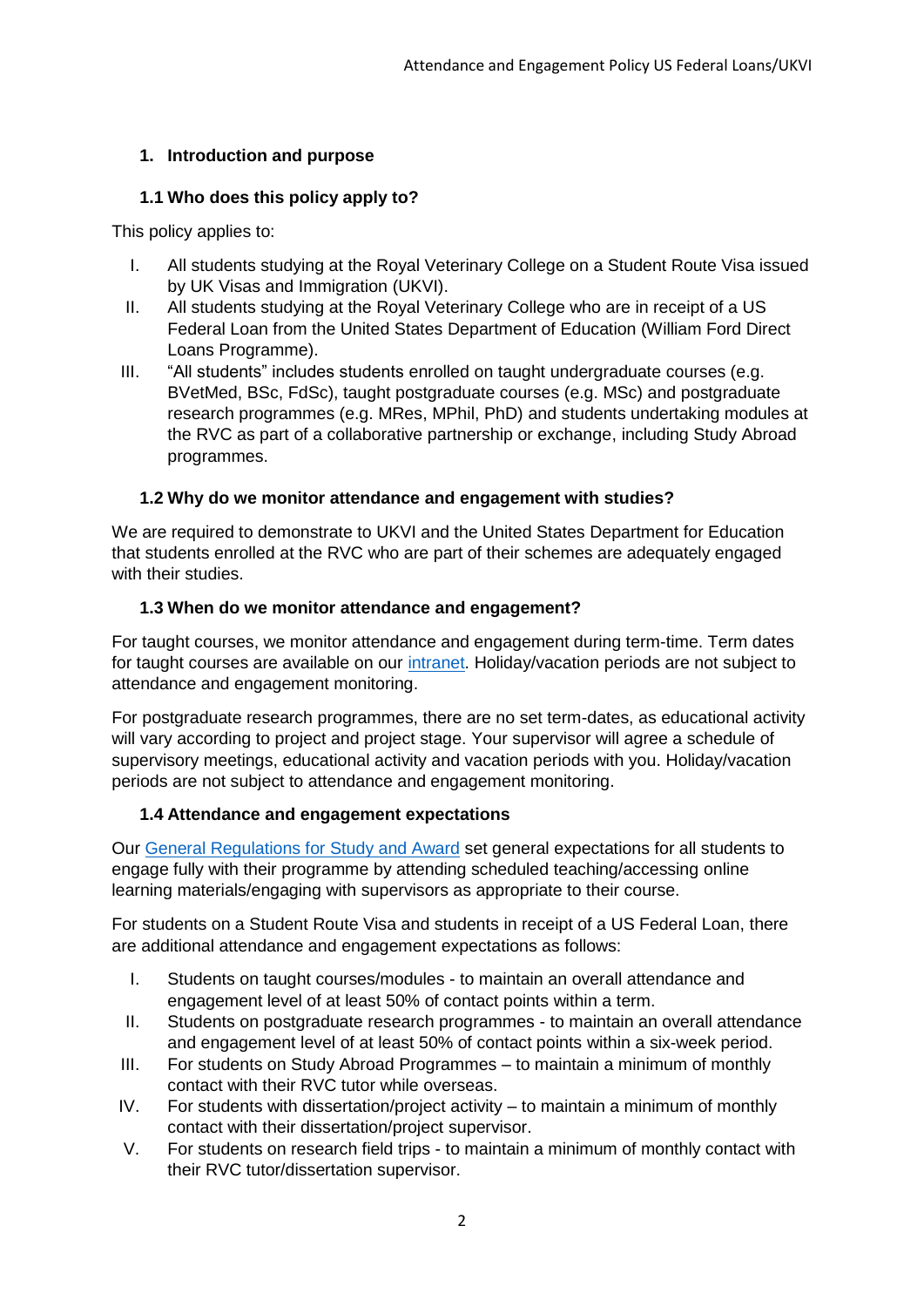VI. For all students - to ensure that they are absent for no more than two consecutive contact points without authorisation.

### **2. Process**

#### **2.1 Monitoring attendance and engagement for students on taught courses of study**

Weekly course attendance will be monitored via the taking of registers with student signatures for timetabled events, including lectures, seminars or directed learning sessions. Wherever possible, we will monitor physical attendance in small group sessions such as directed learning sessions or labs as these activities cannot readily be engaged with via digital means.

For interns and residents on the MVetMed course, engagement will be monitored by supervisors in the clinical environment with alert to the Graduate School of any unauthorised absence.

For students on IMR rotations, course engagement will be monitored by supervisors and rotation leads in the clinical environment with alert to the Course Support administrator of any unauthorised absence.

Submission of assessments and taking of examinations will also be used to demonstrate continued course engagement.

#### **2.2 Monitoring attendance and engagement for students on postgraduate research programmes**

The Graduate School will monitor attendance at supervisory meetings and scheduled training events using PGR Manager.

Additionally, supervisors must inform the [Research Degrees Officer](mailto:rdofficer@rvc.ac.uk) if they have been unable to contact their student within any six-week period of expected educational activity.

#### **2.3 Monitoring engagement for students on Study Abroad Programmes Overseas**

The RVC tutor will inform the Course Support administrator if they have been unable to contact their student within any six-week period of expected educational activity while overseas.

#### **2.4 Monitoring engagement for students with dissertation/project activity**

The dissertation/project supervisor will inform the Course Support administrator if they have been unable to contact their student within any six-week period of expected educational activity.

#### **2.5 Monitoring engagement for students on research field trips**

The RVC Tutor/dissertation supervisor will inform the Course Support administrator or Graduate School as appropriate if they have been unable to contact their student within any six-week period of expected educational activity.

#### **2.6 Absence and other difficulties**

Students may be unable to attend timetabled teaching events or other scheduled contact points for good reason – for example, sickness or bereavement. It is important that we know, in advance wherever possible, when students are unable to engage with their studies so that we can provide additional support to assist future engagement.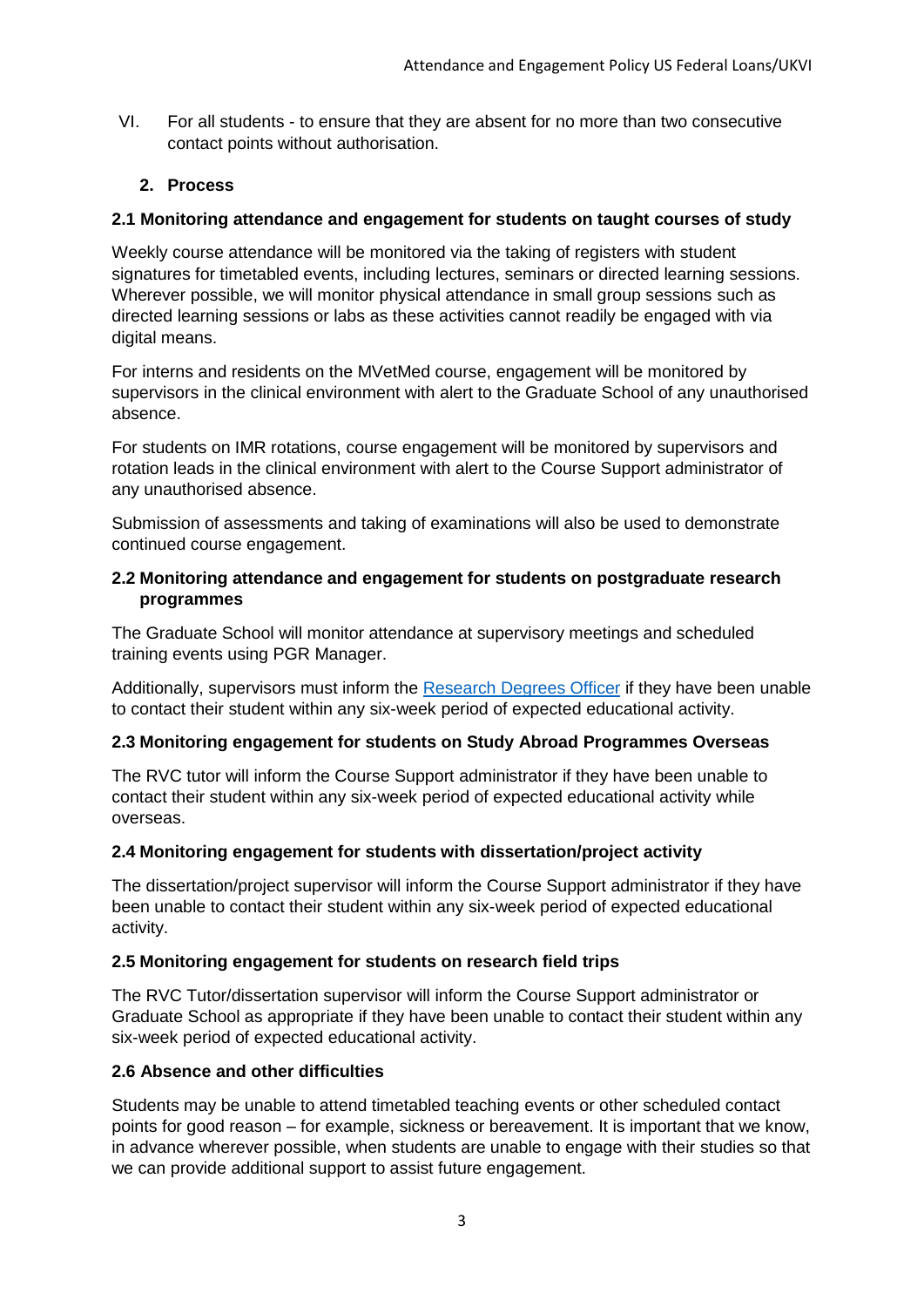For students on taught courses, further information is available in the General RVC Handbook on Learn under the section "Absence and other difficulties". Students should use the relevant forms with to inform the RVC as soon as possible if they are unable to engage with their studies.

All other students should use the procedures outlined in the relevant Code of Conduct (for postgraduate research students, interns and residents) to let the appropriate team know as soon as possible of requests to be absent from study.

RVC staff approving absences for students must make the Course Support Administrator or Graduate School as appropriate aware of the approved absence so that it can be accounted for when assessing the students' engagement with their studies.

## **2.7 Deferral of assessment or examinations**

Students may be unable to submit assessments or take examinations for good reason – for example, sickness or bereavement. It is important that we know, in advance wherever possible, when students are unable to engage with their assessments so that we can provide additional support to assist future engagement.

Students should follow the "Deferral of Assessment" procedure as outlined on their LEARN course pages (taught course students) or relevant Code of Conduct (for postgraduate research students, interns and residents) to let the appropriate team know as soon as possible of requests to be absent from study.

#### **2.8 Consequences of non-attendance or non-engagement**

In the first instance, students who do not meet the attendance and engagement requirements will receive a letter inviting them to contact the Graduate School (postgraduate research students, interns and residents) or Course Support administrator (all other students) within three working days. The student will be reminded of the importance of remaining engaged with their studies and the student referred to other teams as necessary to provide further support to enable future engagement (e.g. their tutor, the Advice Centre or Study Skills teams).

Students who do not respond to this invitation will be required to meet with the Academic Registrar, or their delegate, to account for both their non-engagement and lack of response. If the student is unable to adequately account for their non-engagement and/or provide sufficient assurance re: future sustained course engagement they will be referred to Student Performance and Development to discuss their future studies and continued enrolment at the RVC.

Any student who fails to respond to the meeting request may be withdrawn from their course/programme at the RVC.

Any student studying at the RVC on a Student Route Visa who fails to make contact with the RVC for a period of 60 days will be withdrawn from their course/programme. RVC sponsorship of their studies will be withdrawn, UKVI informed and the student's visa curtailed, resulting in the requirement for the student to leave the UK. Withdrawal of sponsorship of a Student Route Visa may adversely impact *any* future entry to the UK or UK visa application.

For students receiving US Federal Loans who fail to meet our attendance and engagement expectations without good reason, the RVC will inform the US Department of Education that the student has not met attendance requirements and any loan funds due for return will be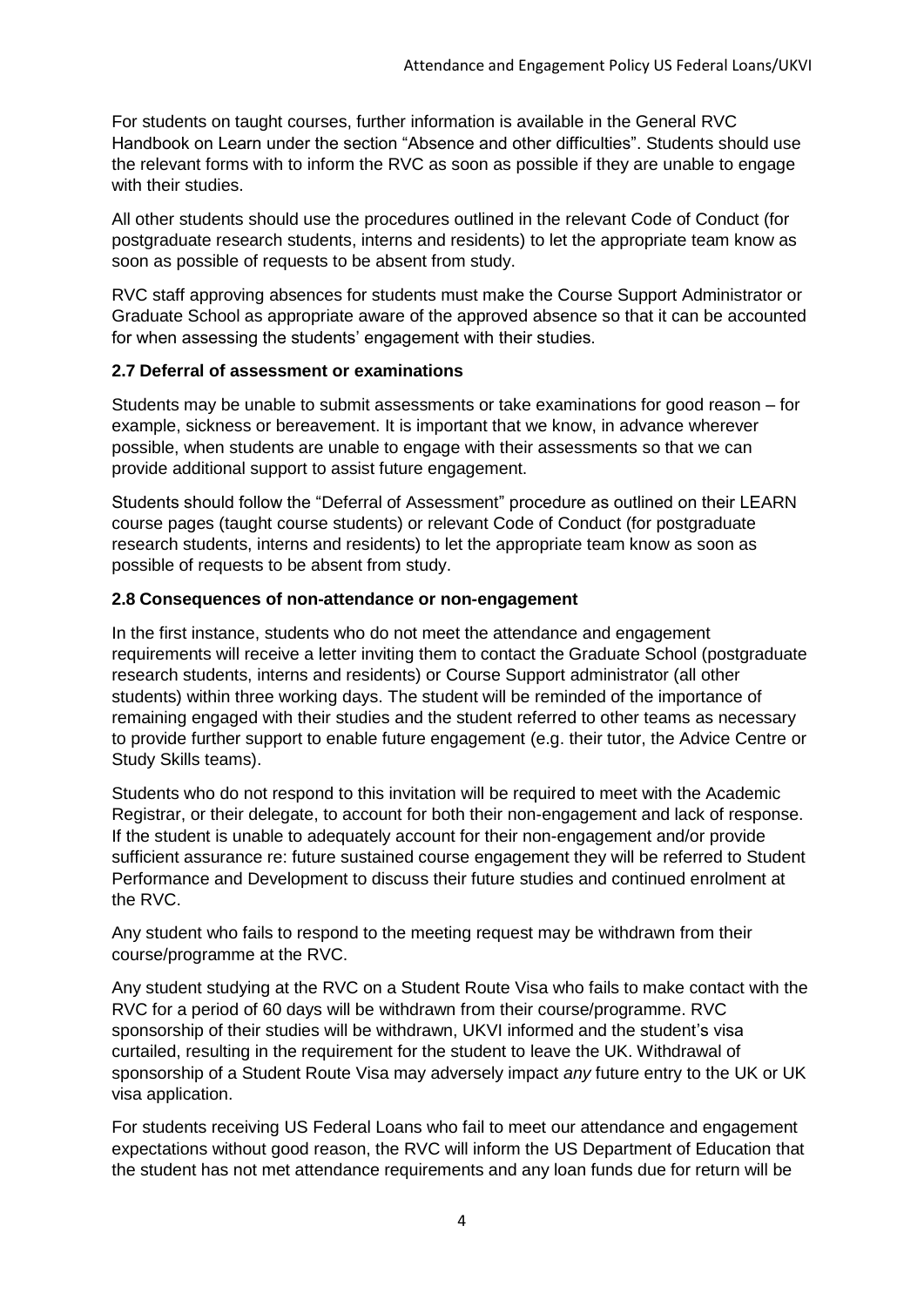reverted to them. Failure to meet the attendance threshold may also result in the student being withdrawn from the course/programme and UKVI informed where appropriate (according to UK immigration status) as described above.

# **3 Confidentiality and record keeping**

## **3.1 Confidentiality**

We will limit the sharing of individual students' attendance and engagement data to those necessary to monitor course/programme engagement and as required for audit purposes by either UKVI or US Federal Loans. We may report aggregate and anonymised engagement data to relevant RVC committees or external bodies as required by law.

We will limit the sharing of individual students' absence or deferral requests to those necessary to consider the requests, action the outcome or provide the required support to assist student re-engagement. We may report aggregate and anonymised absence or deferral data to relevant RVC committees or external bodies as required by law.

## **3.2 Record keeping**

Student engagement data and absence records will be held securely until one year after student exit from the RVC.

## **4. Partner institutions**

## **4.1 What is a partner institution?**

In order to provide educational and other student experiences the RVC may partner with other Higher Education Providers (HEP) or organisations. Examples of these include joint and franchised degree programmes and partnerships with veterinary practices to provide clinical training.

## **4.2 How is attendance monitored between partner institutions?**

The RVC has a responsibility to support our partners to fulfil their UKVI Student Route Visa sponsorship and US Federal Loan duties. Therefore if a student undertaking study at the RVC fails to met RVC course/programme/module engagement requirements as outlined above we will inform the partner institution so that they can consider next steps and further action.

We also ask that our partners who help us deliver educational experiences for RVC students share course/programme/module engagement data on request and alert us if they believe that an RVC student undertaking educational activity with them is not engaging with study so that we can consider if further intervention or action is required.

# **5. Further information and support**

# **5.1 RVC and RVCSU support services**

The RVC understands that studying in the UK may be challenging, particularly for international students. We want students to feel confident and supported so that they can fully engage with their RVC studies and successfully complete them. We have a range of services and teams as listed below to provide this support. Resources and appointments can also be accessed from the [Student Hub on LEARN](https://learn.rvc.ac.uk/course/view.php?id=722)